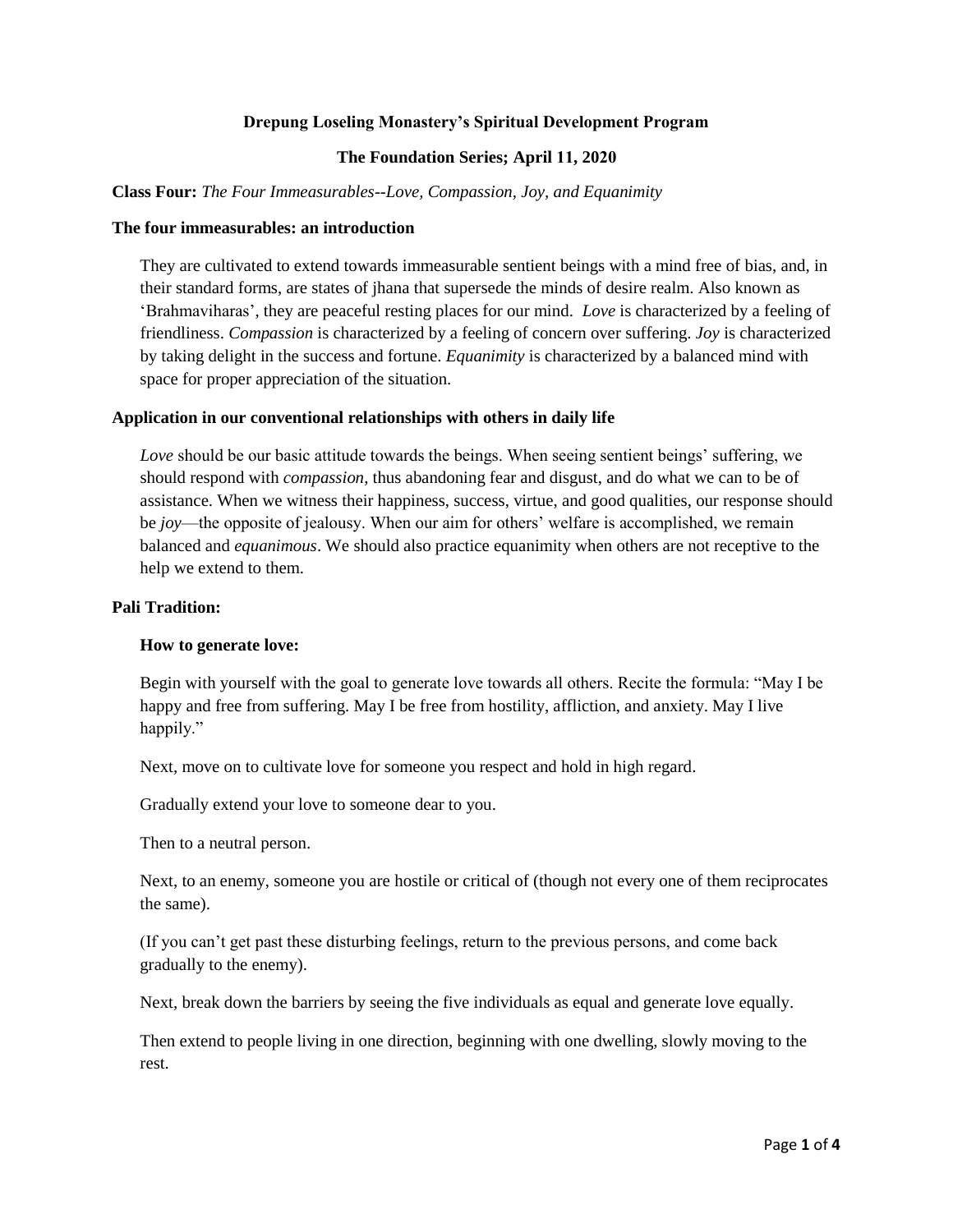This way, direct love to the four cardinal directions, one at a time, and then to the intermediate directions, and then above and below, pervading the entire world.

Then extend everywhere without specifying directions, realms, social status, race, ethnicity, religion, gender. etc.

# **What to do if hostility persists:**

(If you can't get past these disturbing feelings, return to the previous persons, and come back to the enemy).

Remember the disadvantages of hostility. Dwelling in animosity is self-sabotaging.

Determine to remain unaffected, and try to imbue your mind with love.

Reflect on the person's good qualities when he is in a congenial situation.

Reflect on the harmful karma he is creating and the suffering that will result from it.

Resort to reasoning along the line of ultimate truth: what is there to be really angry at?

Push yourself to make a gift to the person.

Recite the formula: "May you be happy and free from suffering. May you be free from hostility, affliction, and anxiety. May you live happily,"

When the recitation becomes mechanical, use your own words.

Imagine one's enemy experiencing the happiness you wish him to have.

# **How to generate compassion:**

Contemplate the disadvantages of lacking compassion and advantages of having it.

Begin with yourself as an example with the goal to generate compassion towards all others.

Then move on to someone in great suffering, someone you can directly see in person, or someone creating horrendous destructive karma, even if he appears happy at the moment.

Even if they are not experiencing gross suffering at the moment, reflect on their condition of being under the control of afflictions and karma.

Gradually extend your compassion to someone dear to you.

Then to a neutral person.

Then an enemy …

# **How to generate joy:**

Begin with yourself as an example with the goal to rejoice in the goodness of all others.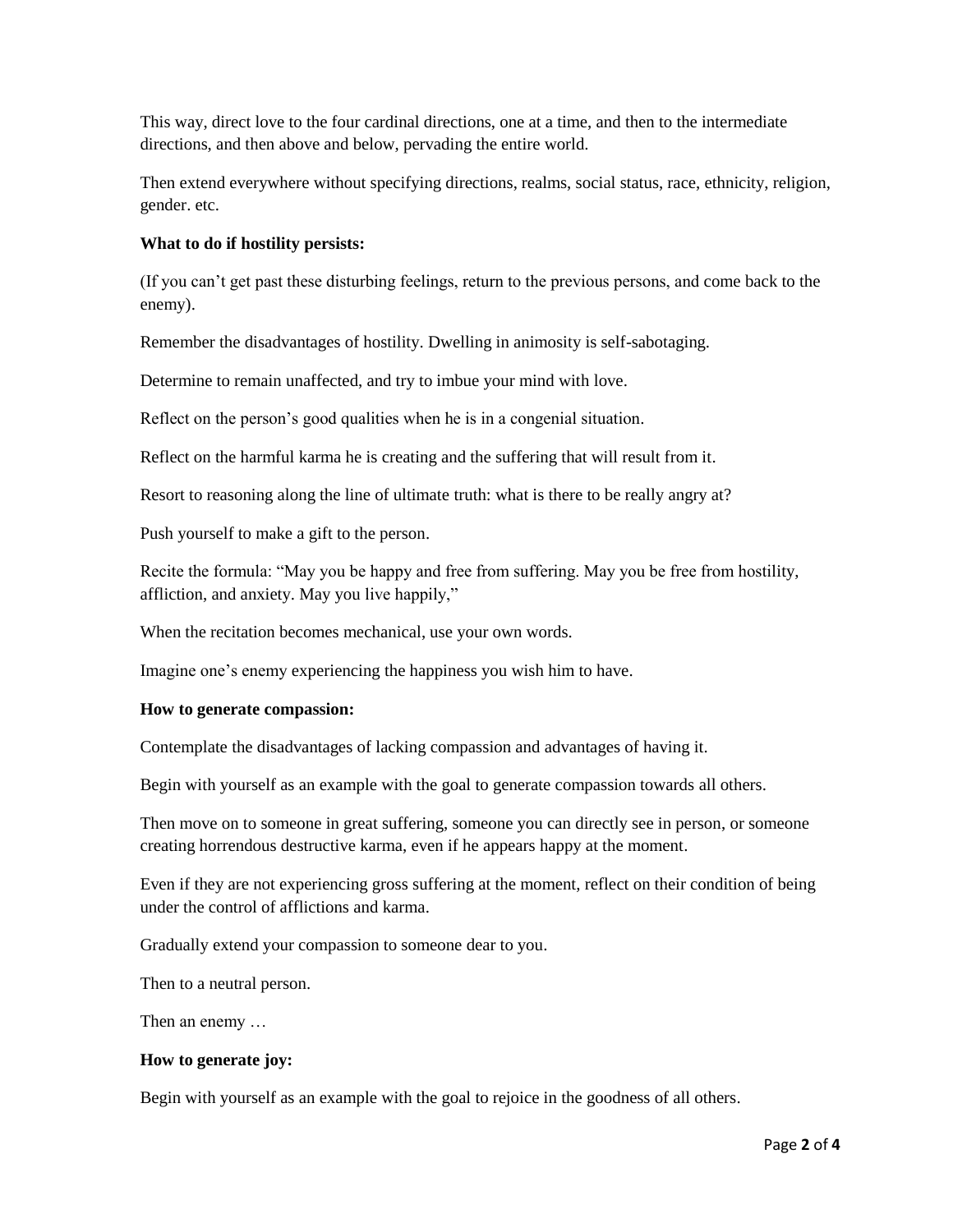Gradually extend your joy towards a dear person who is good-natured and happy, and whose happiness and success is worthy of rejoicing at.

Then to a neutral person.

Then an enemy …

#### **How to generate equanimity:**

Begin with a neutral person.

Then move on to a dear one.

Then an enemy.

Then oneself …

## **Sanskrit Tradition**

## *Short version:*

May all sentient beings have happiness and its causes. *(Love)*

May all sentient beings be free of suffering and its causes. *(Compassion)*

May all sentient beings not be separated from sorrow less bliss*. (Joy)*

May all sentient beings abide in equanimity, free of bias, attachment, and anger. *(Equanimity)*

## *Long version:*

# *Love:*

How wonderful it would be if all sentient beings had happiness and its causes.

May they have these.

I shall help them to have these.

May I be inspired to be able to do so.

#### *Compassion:*

How wonderful it would be if all sentient beings were free from suffering and its causes.

May they be free.

I shall help them to be free.

May I be inspired to be able to do so.